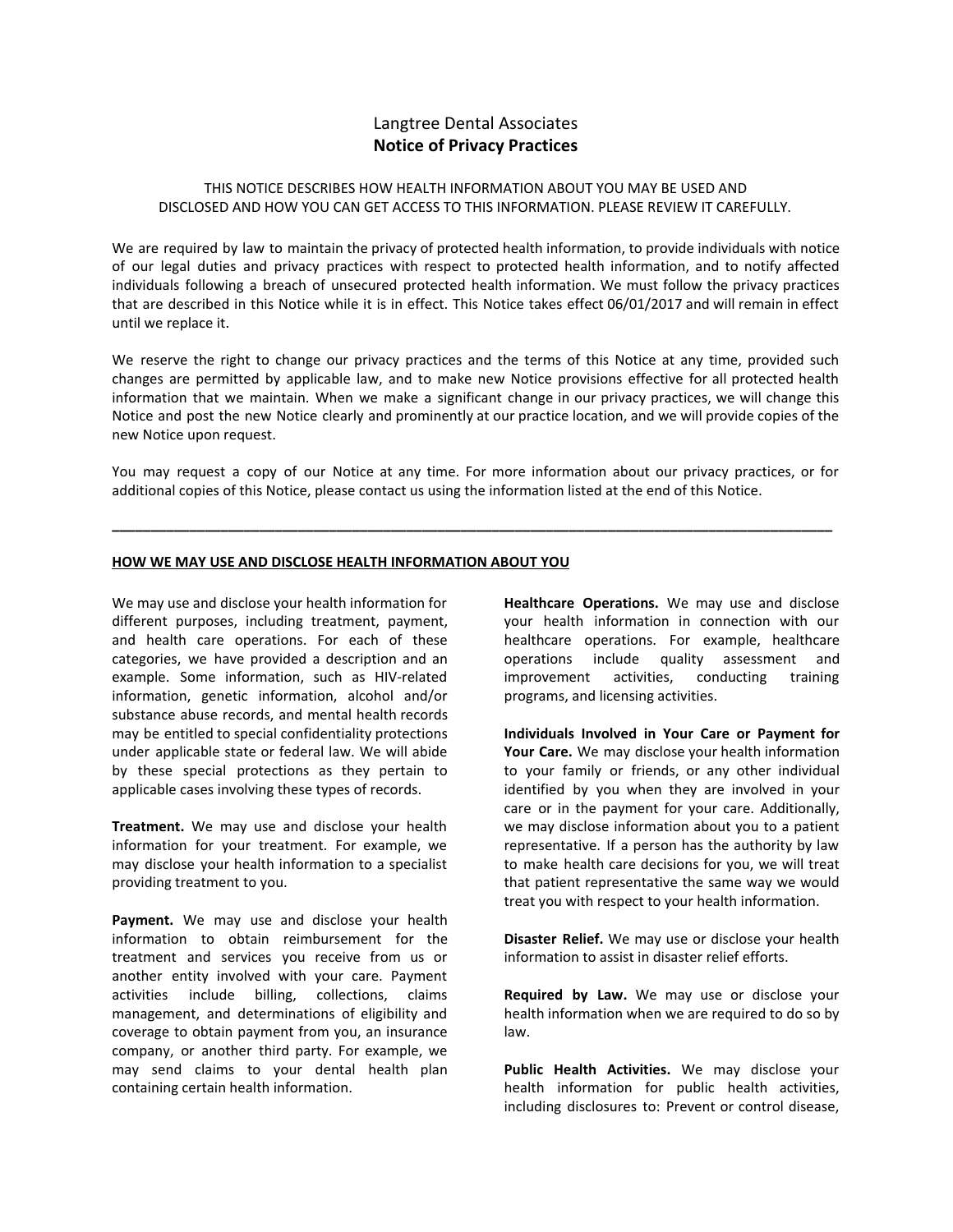injury or disability; Report child abuse or neglect; Report reactions to medications or problems with products or devices; Notify a person of a recall, repair, or replacement of products or devices; Notify a person who may have been exposed to a disease or condition; or Notify the appropriate government authority if we believe a patient has been the victim of abuse, neglect, or domestic violence.

**National Security.** We may disclose to military authorities the health information of Armed Forces personnel under certain circumstances. We may disclose to authorized federal officials health information required for lawful intelligence, counterintelligence, and other national security activities. We may disclose to correctional institution or law enforcement official having lawful custody the protected health information of an inmate or patient.

**Secretary of HHS.** We will disclose your health information to the Secretary of the U.S. Department of Health and Human Services when required to investigate or determine compliance with HIPAA.

**Worker's Compensation.** We may disclose your PHI to the extent authorized by and to the extent necessary to comply with laws relating to worker's compensation or other similar programs established by law.

**Law Enforcement.** We may disclose your PHI for law enforcement purposes as permitted by HIPAA, as required by law, or in response to a subpoena or court order.

**Health Oversight Activities.** We may disclose your PHI to an oversight agency for activities authorized by law.

**Judicial and Administrative Proceedings.** If you are involved in a lawsuit or a dispute, we may disclose your PHI in response to a court or administrative order. We may also disclose health information about you in response to a subpoena, discovery request, or other lawful process instituted by someone else involved in the dispute, but only if efforts have been made, either by the requesting party or us, to tell you about the request or to obtain an order protecting the information requested.

**Research.** We may disclose your PHI to researchers when their research has been approved by an institutional review board or privacy board that has reviewed the research proposal and established protocols to ensure the privacy of your information.

**Coroners, Medical Examiners, and Funeral Directors.** We may release your PHI to a coroner or medical examiner. This may be necessary, for example, to identify a deceased person or determine the cause of death. We may also disclose PHI to funeral directors consistent with applicable law to enable them to carry out their duties.

**Appointment Reminders:** We may use or disclose your health information to provide you with appointment reminders (such as voicemail messages, postcards, or letters)

**Marketing Health-Related Services:** We may use Patient Information internally to offer goods and services we believe may be of interest. We may use Patient Information to contact you to inquire or survey about the Patient experience at the location(s) visited and the prospect of future services or improvements needed to continue as your services provider. We may also create and use aggregate Patient Information that is not personally identifiable to understand more about the common traits and interests of our Patients.

We may utilize one or more third-party service providers to send email or other communications to you on our behalf, including Patient satisfaction surveys. These service providers are prohibited from using your email address or other contact information for any purpose other than to send communications on our behalf.

**Fundraising.** We may contact you to provide you with information about our sponsored activities, including fundraising programs, as permitted by applicable law. If you do not wish to receive such information from us, you may opt out of receiving the communications.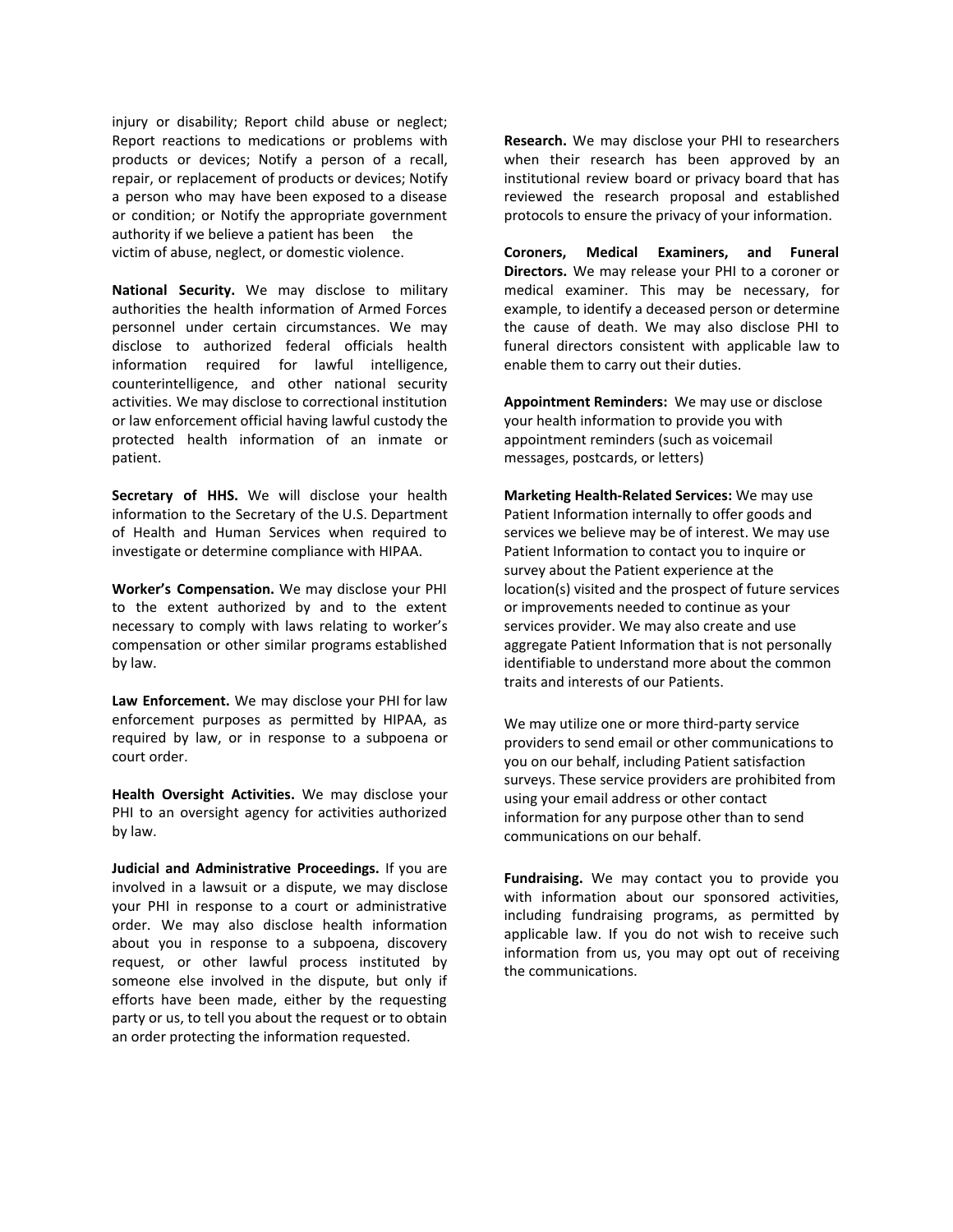#### **Other Uses and Disclosures of PHI**

Your authorization is required, with a few exceptions, for disclosure of psychotherapy notes, use or disclosure of PHI for marketing, and for the sale of PHI. We will also obtain your written authorization before using or disclosing your PHI for purposes other than those provided for in this Notice (or as otherwise permitted or required by law). You may revoke an authorization in writing at any time. Upon receipt of the written revocation, we will stop using or disclosing your PHI, except to the extent that we have already taken action in reliance on the authorization.

## **Your Health Information Rights**

**Access.** You have the right to look at or get copies of your health information, with limited exceptions. You must make the request in writing. You may obtain a form to request access by using the contact information listed at the end of this Notice. You may also request access by sending us a letter to the address at the end of this Notice. If you request information that we maintain on paper, we may provide photocopies. If you request information that we maintain electronically, you have the right to an electronic copy. We will use the form and format you request if readily producible. We will charge you a reasonable cost-based fee for the cost of supplies and labor of copying, and for postage if you want copies mailed to you. Contact us using the information listed at the end of this Notice for an explanation of our fee structure.

**Disclosure Accounting.** With the exception of certain disclosures, you have the right to receive an accounting of disclosures of your health information in accordance with applicable laws and regulations. To request an accounting of disclosures of your health information, you must submit your request in writing to the Privacy Official. If you request this accounting more than once in a 12-month period, we may charge you a reasonable, cost-based fee for responding to the additional requests.

**Right to Request a Restriction.** You have the right to request additional restrictions on our use or disclosure of your PHI by submitting a written request to the Privacy Official. Your written request must include (1) what information you want to limit, (2) whether you want to limit our use, disclosure or both, and (3) to whom you want the limits to apply. We are not required to agree to your request except in the case where the disclosure is to a health plan

for purposes of carrying out payment or health care operations, and the information pertains solely to a health care item or service for which you, or a person on your behalf (other than the health plan), has paid our practice in full.

**Alternative Communication.** You have the right to request that we communicate with you about your health information by alternative means or at alternative locations. Your request must specify the alternative means or location and provide satisfactory explanation of how payments will be handled under the alternative means or location you request. We will accommodate all reasonable requests. However, if we are unable to contact you using the ways or locations you have requested, we may contact you using the information we have.

**Amendment.** You have the right to request that we amend your health information. Your request must be in writing, and it must explain why the information should be amended. We may deny your request under certain circumstances. If we agree to your request, we will amend your record(s) and notify you of such. If we deny your request for an amendment, we will provide you with a written explanation of why we denied it and explain your rights.

**Right to Notification of a Breach**. You will receive notifications of breaches of your unsecured protected health information as required by law.

**Electronic Notice.** You may receive a paper copy of this Notice upon request, even if you have agreed to receive this Notice electronically on our Web site or by electronic mail (e-mail).